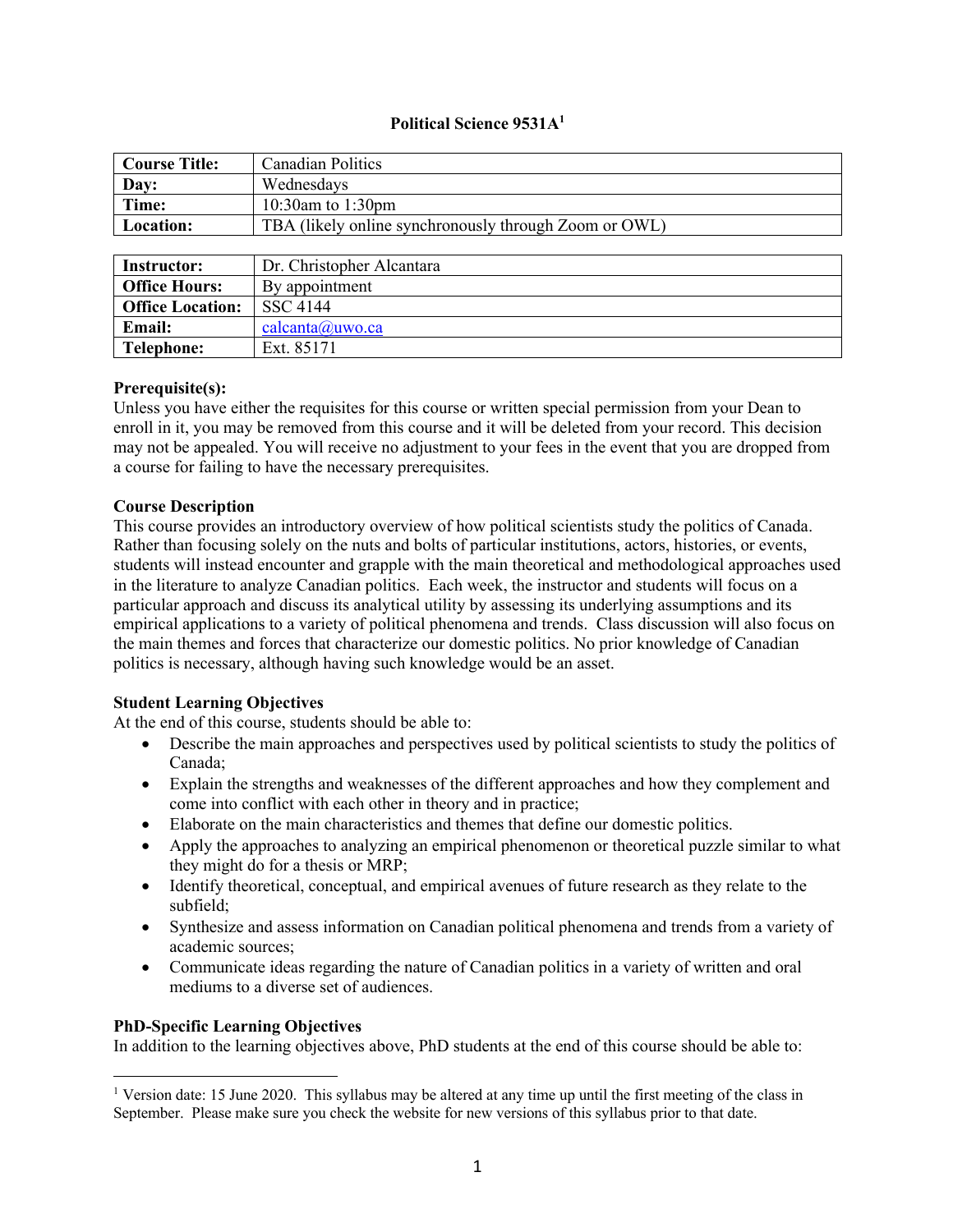- Situate new social science literature and political trends within the analytical approaches discussed in the course;
- Specify the ontological (e.g. what we know) and epistemological (e.g. how we know) bases of the Canadian politics literature;
- Map out the broad themes and debates in Canadian politics in preparation for the Qualifying Field Exam.

# **Course Materials**

There is one book that you must either purchase or borrow from the on-reserve section at the library.

Cross, William. Ed. 2010. *Auditing Canadian Democracy.* Vancouver: UBC Press. ISBN: 9780774819206 (Chapters 1, 3-8).

All other readings are available through OWL under the "course readings" tab or through the library.

# **Methods of Evaluation for MA Students**

| Case Study Paper               | 5%   | Due Week 4 before the start of class    |
|--------------------------------|------|-----------------------------------------|
| Analysis of Theory Paper       | 25%  | Due Week 10 before the start of class   |
| <b>Short Reflection Essays</b> | 10%  | Due Wks 2, 4, 6, 8, 10, 12 before class |
| <b>Final Reflection Essay</b>  | 30%  | Due Week 13 before the start of class   |
| Participation and Presentation | 30%  | Continuous and Week 13                  |
| Total                          | 100% |                                         |

## **Methods of Evaluation for PhD Students**

| Case Study Paper               | $5\%$  | Due Week 4 before the start of class    |
|--------------------------------|--------|-----------------------------------------|
| Analysis of Theory Paper       | 25%    | Due Week 10 before the start of class   |
| <b>Short Reflection Essays</b> | $10\%$ | Due Wks 2, 4, 6, 8, 10, 12 before class |
| <b>Final Reflection Essay</b>  | 30%    | Due Week 13 before the start of class   |
| Participation and Presentation | 30%    | Continuous and Week 13                  |
| Total                          | 100%   |                                         |

## **Necessary Condition for Passing this Course**

In order to receive a passing grade in this course, you must attend at **least 10 full classes** beginning in week 2. Failure to attend at least 10 classes will result in an automatic failure in the course regardless of the grades received on the written and oral assignments.

## **Written Assignments**

For all written assignments, please use the formatting (double spaced, headings, etc) and referencing style (Harvard, in-text) of the *Canadian Journal of Political Science.* All in-text citations MUST INCLUDE PAGE NUMBERS for all materials quoted, paraphrased, or summarized*.* These guidelines are available online at https://www.cambridge.org/core/services/aop-file-

manager/file/575aba2ed9d085462c71cf30/Instructions-for-Contributors-bilingual-CJPS.pdf.

# SUBMIT ALL ASSIGNMENTS TO THE **ASSIGNMENT FOLDER** ON OWL**.**

• CASE STUDY PAPER: Write a **two to four page paper (maximum)** describing any problem or issue relating to Canadian politics. Choose a problem/issue and provide a concise and general description of the problem/issue and any other details that you think might be relevant for a nonexpert to understand your case study. **Make sure you use at least two academic sources to**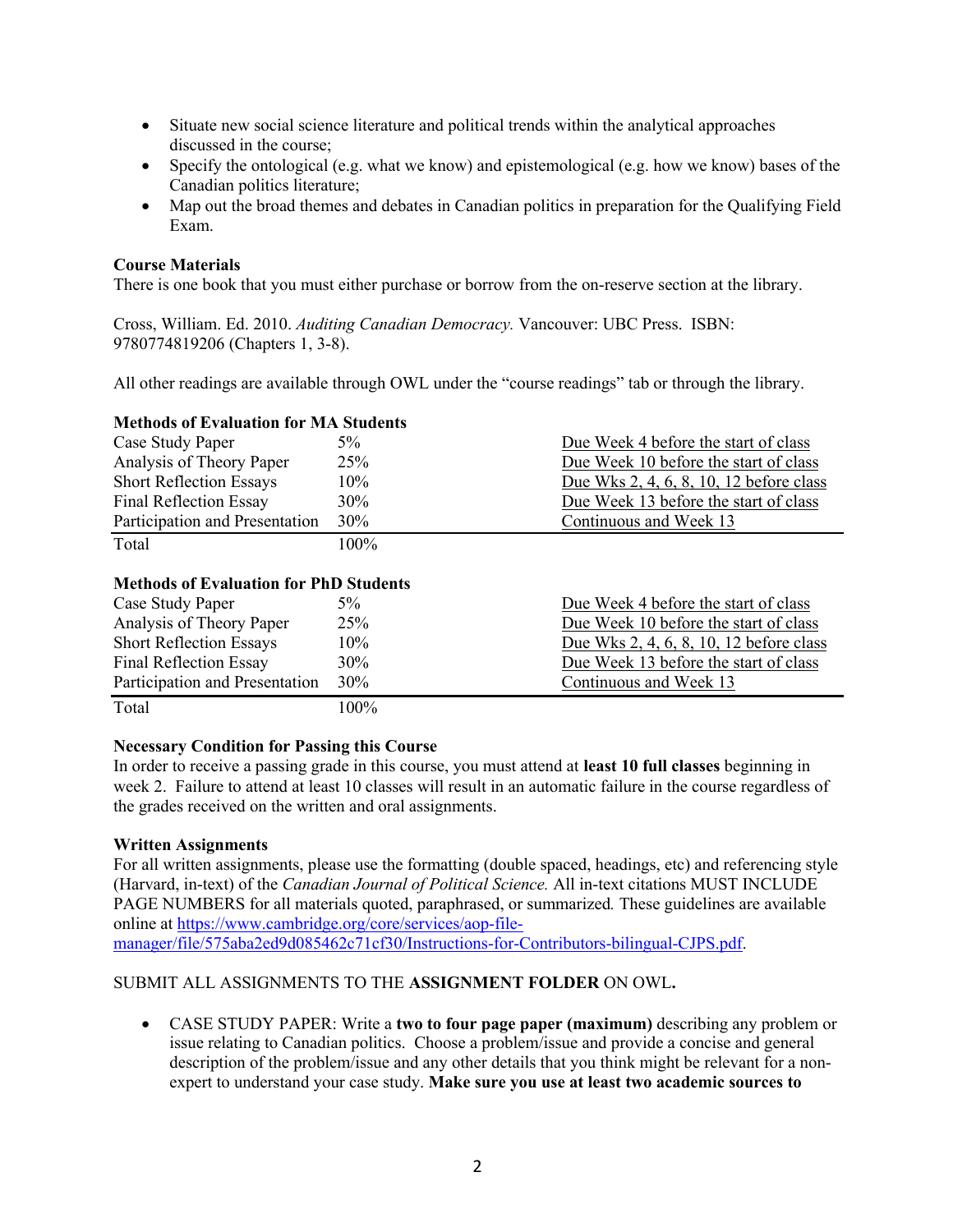**support your description.** You may draw upon other non-academic sources, as needed. Students will use their case study to help write their "analysis of theory" paper.

- ANALYSIS OF THEORY PAPER: Write an **eight to ten page essay (maximum)** that compares and applies at least two analytical/theoretical approaches covered in the course to the political problem/issue in your case study paper. The question you are answering in this paper is as follows: **Which two approaches in the course provide the best analytical leverage for your case study?** Your essay should have three parts:
	- o Describe the analytical/theoretical approaches you have chosen (2 pages maximum).
	- o Briefly present your case study (2 pages max).
	- o Clearly state which approach is preferable and justify your answer by comparing and contrasting each approach in terms of its ability to analyze your case study (approximately 4-6 pages maximum).

You are expected to write this paper by relying only on the course readings and the sources you used originally for your case study paper. You may use more readings if you wish but this is not required nor expected. No introduction and conclusion are necessary for this paper.

**PhD students:** Please write **a ten to twelve page essay (maximum)** following the above instructions.

- SHORT REFLECTION ESSAYS: Prior to class on weeks 2, 4, 6, 8, 10 and 12, students are to submit a **250-500 word (2 page maximum)** short paper to the assignment folder that answers the following question (depending on the week):
	- $\circ$  Week 2: What do the course readings assigned for this week tell us about the character and nature of Canadian politics?
	- o Weeks 4, 6, 8, 10, and 12: How do the readings assigned for this week and last week reinforce, change, or undermine your assessment of the character and nature of Canadian politics from the previous weeks?

These papers don't need an introduction or conclusion but they should contain a clear thesis statement that answers the question above.

- FINAL REFLECTION ESSAY: Write a **15-20 page essay (15-25 pages for PhD students)** that answers the following question: Based solely on all of the readings assigned in this course, what are the defining features/characteristics of Canadian politics and what are the best approaches for studying those features/characteristics? Your paper should:
	- o Have a title page, introduction, "character of Canadian politics" section, "assessment of theories" section, conclusion and bibliography.
- Option for PhD Students ONLY:
	- o If you are enrolled in POL 9590A and plan to take either POL 9591 or 9593 in the Winter term, you may choose to write a 4000 to 8000 word research note/paper in lieu of the final reflection essay. This paper is due before the start of class on week 13. The paper should be an original piece of research with a proper research question, theory/concepts section, methods, data and results section, and conclusion. The instructor must approve the paper topic at least five weeks prior to the due date of the paper. Please speak to the instructor as soon as possible if this option is of interest to you.

# **Oral Assignments**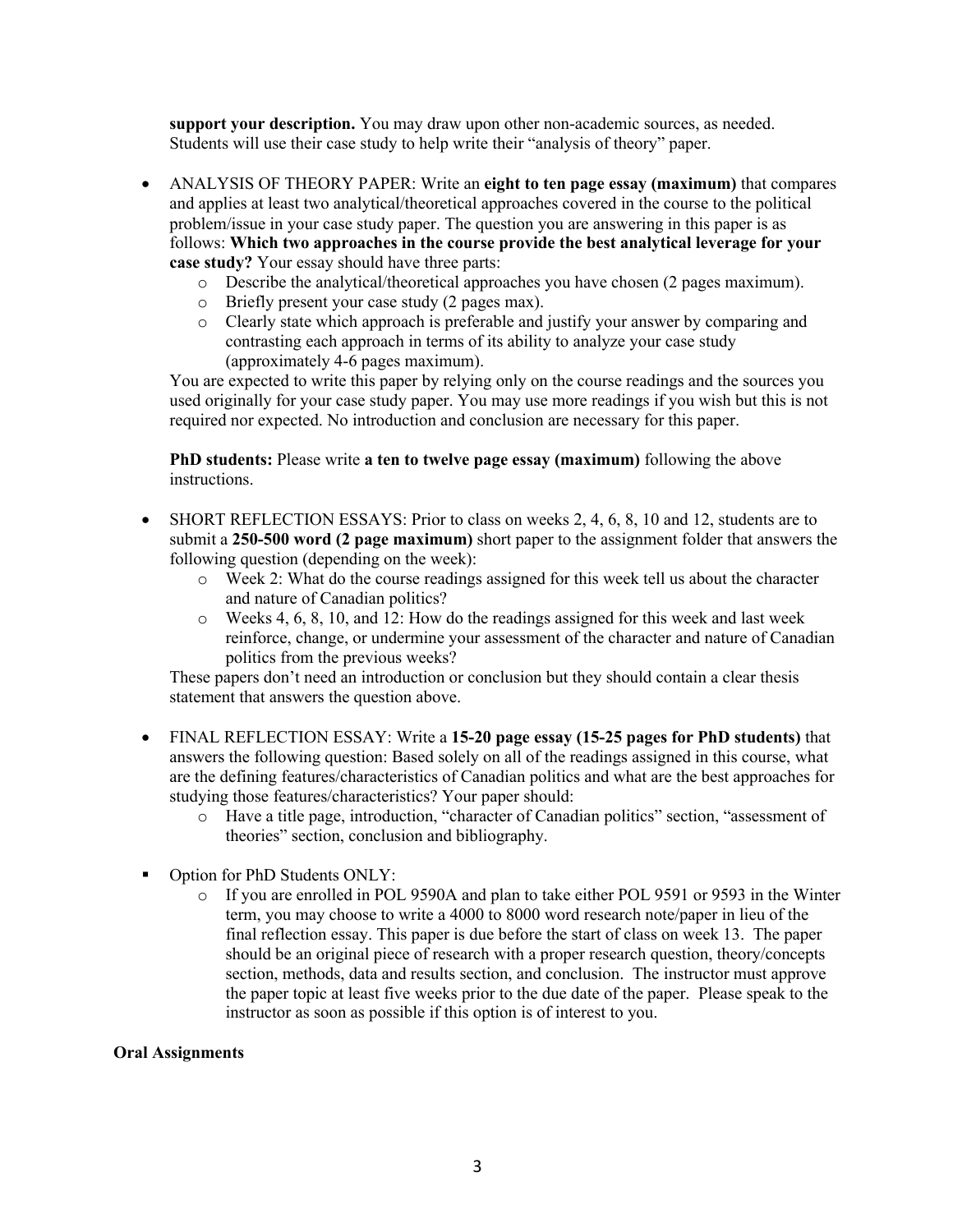- SEMINAR PARTICIPATION. Each week, students will be expected to PARTICIPATE in class discussion on the readings. **There is no grade for attendance.**
	- Be prepared to discuss the readings in terms of what they contribute to our understanding of our domestic politics. Also be prepared to comment fully on the theoretical approach that is the focus of each week and its usefulness (or lack thereof) for studying Canadian politics.
	- Effective participation requires careful preparation (reading and thinking critically about the readings) and actively contributing to class exercises and discussions by responding to the conversations generated by the instructor and classmates. Participation will be evaluated according to whether students:
		- 1. demonstrated that they have read, understood, and thought critically about the course materials and themes; (avoid the temptation of using CONTROL-F in class to search for answers to class questions).
		- 2. participated in discussions in a civil, respectful, and thoughtful manner, avoiding personal attacks and offensive language;
		- 3. showed a willingness to take decisive stands on issues in a way that fostered intelligent conversation;
		- 4. demonstrated that they are open to changing their opinions as a result of debate and discussion.

Participation Grading Scheme

- $\bullet$  10/10 = demonstrated mastery of all readings in terms of summarizing, analyzing, and applying their content to class discussions;
- $\bullet$  9/10 = demonstrated mastery of most of the readings in terms of summarizing, analyzing, and applying their content to class discussions;
- $\bullet$   $8/10$  = demonstrated mastery of some of readings in terms of summarizing. analyzing, and applying their content to class discussions;
- $\bullet$  7/10 = demonstrated mastery of one or two readings in terms of summarizing, analyzing, and applying their content to class discussions;
- $\bullet \leq 6$  = failure to demonstrate any mastery of course readings as they relate to class discussions.

# • FINAL PRESENTATION

- **•** This presentation, **maximum 5 minutes in length**, will summarize your views about the nature and character of Canadian politics based on what you have learned from the course and should also identify the most useful theoretical approaches for analyzing it. This presentation will occur in class on week 13.
- Presentations will be evaluated on the following criteria:
	- Presentation style (e.g. clarity and logic of organization and delivery)
	- Presentation substance (e.g. sufficient details about the problem/issue and institution, and justification of argument or substantive choices).

# • **HOW TO DELIVER AN EFFECTIVE PRESENTATION: SOME TIPS**

- § The most important thing you can do is to PREPARE! Preparation is 95% of the battle. Prepare the talk well in advance and then **PRACTICE IT** many times. Presentations "live and die" depending on the amount of time the presenter has put into preparing and practicing it.
- In terms of organization, the first sentence of you presentation should be the **title of your talk ("The title of my talk today is…"); the second sentence should be the main argument of the presentation ("The main argument of my presentation is…"); the third sentence should be a quick road map of the structure of the presentation (To develop and defend my argument, I have**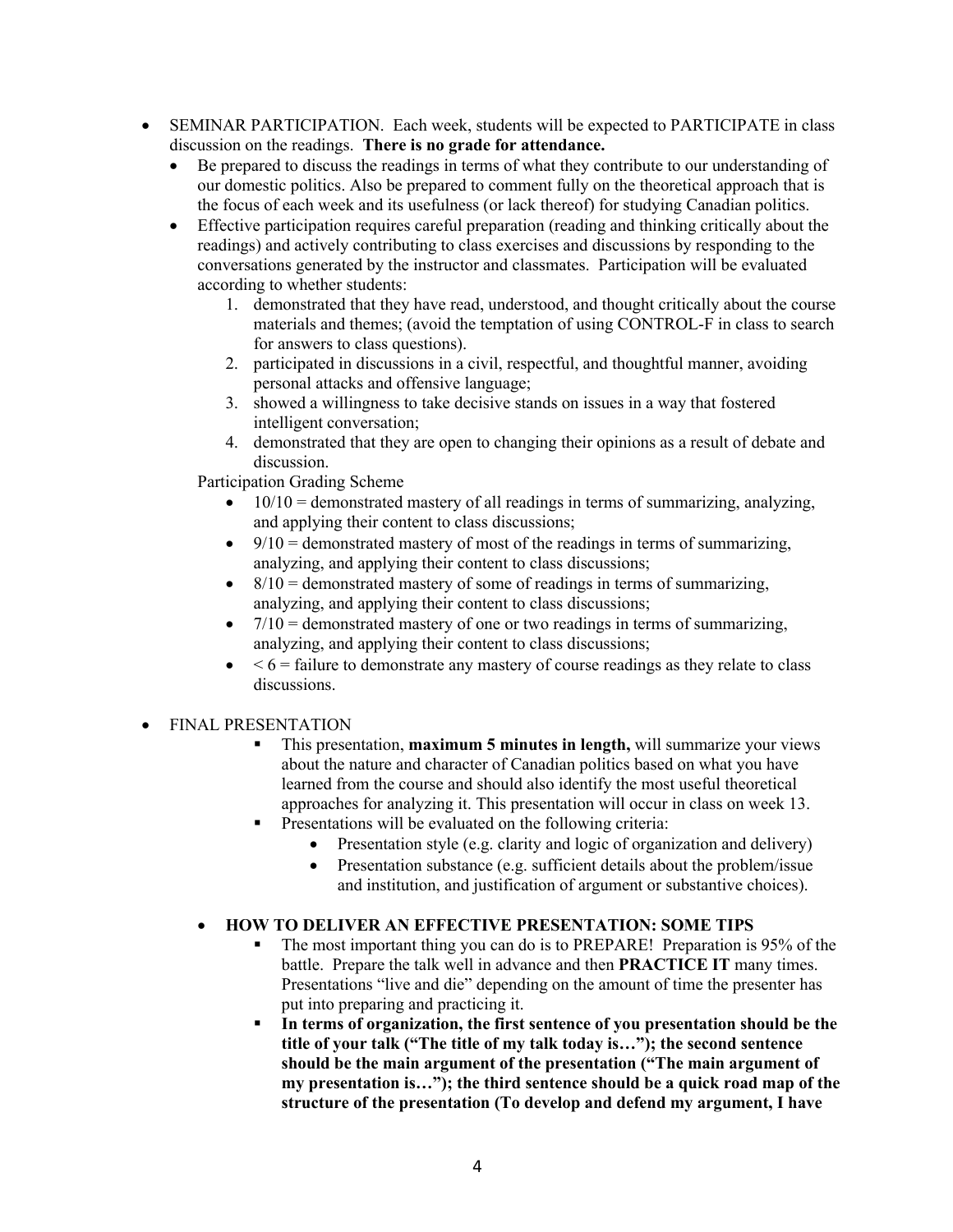**divided my presentation into three parts. First…). These three sentences are crucial to a good presentation and you should memorize them if possible.**

- In terms of presentation style, eye contact is key! Try to make eye contact with everyone during your presentation, not only the Prof.! You don't have to look directly at everyone; rather, you can look at the top of their heads or foreheads.
- Avoid reading off of a prepared text if you can.
- Minimize distractions that means if you are sitting, move your computer or water bottle to the side so that they do not form a barrier between yourself and the audience. Don't hold things in your hands (like pens, or water bottles).
- § Bring a water bottle! Use it to hydrate yourself, but also it can be a great tool when you are stuck. Let's say you hit a snag in your presentation and can't remember the next part – you can buy yourself some time by taking a drink of water.
- When you practice, ask someone to listen to you or film yourself. Minimize hand movements and walking around – use these techniques for emphasizing the three or four crucial points in your presentation. Watch out for "ums" and "ahhs" and "sniffles", etc. And vary the tone of your voice.

## **Class and Reading Schedule**

Each week, read the assigned materials with the following questions in mind:

- What do these readings tell us about the character and nature of Canadian Politics? How do the readings this week reinforce or undermine your earlier assessments from previous weeks?
- How would you describe the approach used in the readings this week?
	- o What assumptions and concepts (usually about human beings, but it could also be about groups, organizations, or governments) are at the core of the analytical approach?
	- o What methodologies and analytical strategies do the authors use this week?
- What is the main argument of each reading this week?
- Do you agree or disagree with the arguments presented in the readings?
	- o Assess the main argument by focusing on
		- the assumptions and their applicability to the phenomena,
		- § plausible alternative explanations found in or alluded to in the reading or from previous weeks and whether they work better than the approach in the reading,
		- the nature of the empirical evidence, and
		- the application of the theory to other similar cases.

## **Week 1: Introductions and Orientation (Sept. 9)**

The main goal for this class, beyond discussing the administrative aspects of the course, is to read through some articles to identify the organization and structure that make them effective papers. These papers are good models for how to write professional academic research papers and should help you be better consumers and producers of political science research

Read and analyze the structure of the following articles and be prepared to discuss:

- what the various sections of a journal article?
- What does each section seek to accomplish?
- What are the elements that make up each section?

Blais, Andre. 2005. "Accounting for the Electoral Success of the Liberal Party in Canada." *Canadian Journal of Political Science* 38 (4): 821-840.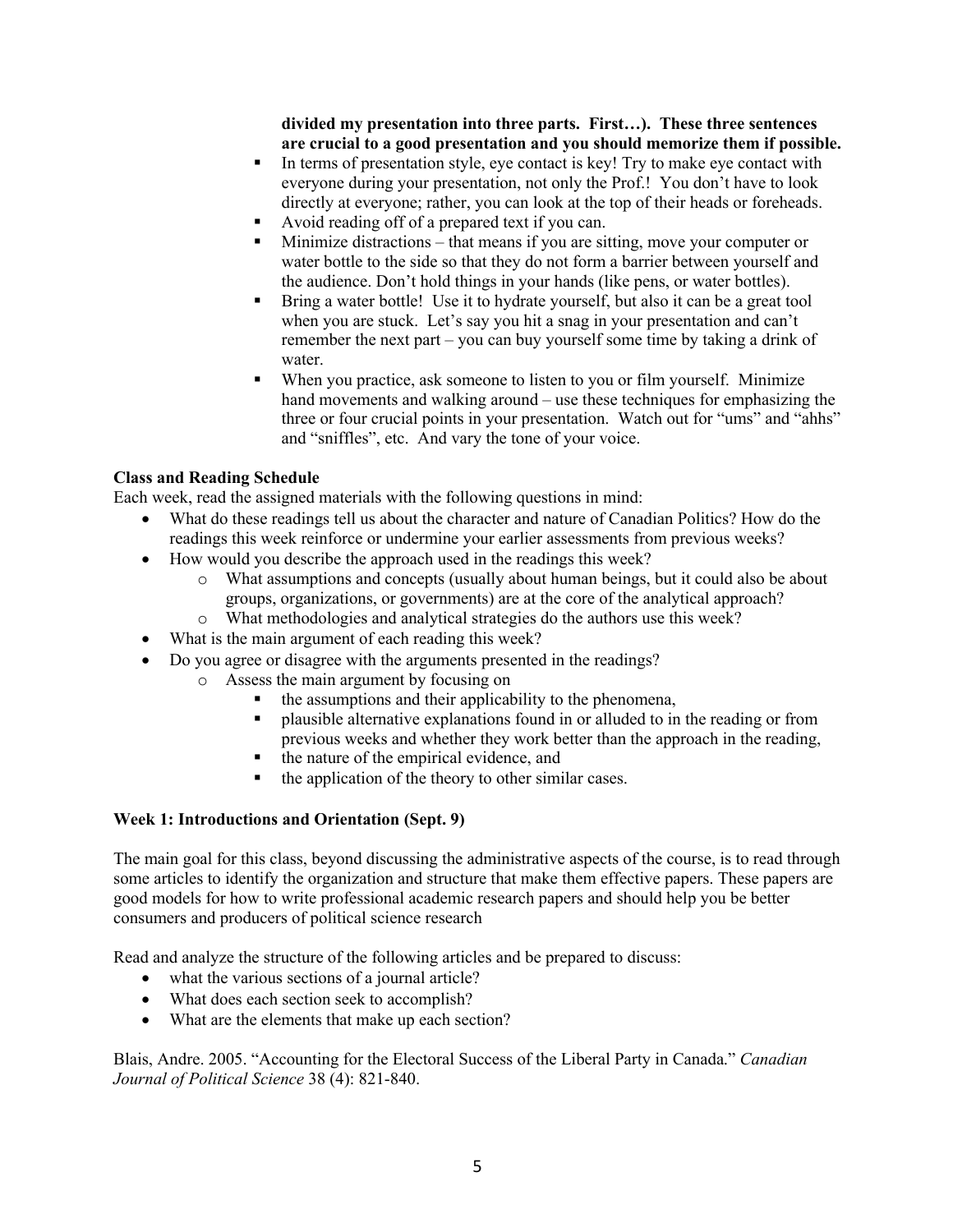McMahon, Nicole and Christopher Alcantara. 2019. "Running for elected office: Indigenous candidates, ambition and self-government." *Politics, Groups and Identities* https://doi.org/10.1080/21565503.2019.1584750

Other articles to be added at a later date before the start of class.

# **Week 2: The State of the Discipline (Sept. 16)**

Lucas, Jack. 2013. "A Century of Political Science in Canada." *Journal of Canadian Studies* 47 (2): 89- 118.

LaSelva, Samuel. 2017. "The Canadian Charter, the British Connection, and the Americanization Thesis: Toward a Montesquieuean Analysis of Rights and Their Protection." *Canadian Journal of Political Science (CJPS)* 50 (4): 1061-1081.

Rocher, François. 2019. "The Life and Death of an Issue: Canadian Political Science and Quebec Politics". *CJPS* 52 (4): 631-655.

Starblanket, Gina. 2019. "The Numbered Treaties and the Politics of Incoherency." *CJPS* 52 (3): 443.459.

Smith, Miriam. 2005. "Institutionalism in the Study of Canadian Politics: The English-Canadian Tradition." In Andre Lecours, ed, *New Institutionalism: Theory and Analysis,* UofT Press, pp. 101-127.

Turgeon, Luc. 2014. "Introduction" In Turgeon, Papillon, Wallner, and White, Eds. *Comparing Canada: Methods and Perspectives on Canadian Politics.* Vancouver: UBC Press: 3-19.

## **Week 3: Rational Choice and Game Theory (Sept. 23)**

Green, Donald and Ian Shapiro. *The Pathologies of Rational Choice Theory.* Yale University Press. Chapter 2.

Belanger, Éric and François Pétry, 2005. "The Rational Public? A Canadian Test of the Page and Shapiro Argument." *International Journal of Public Opinion Research* 17: 190-212

Blais, Andre. 2002. "Why is there so little strategic voting in Canadian plurality rule elections?" *Political Studies* 50: 445-454.

Godbout, JF and Bjorn Hoyland. 2011. "Legislative Voting and the Canadian Parliament', *Canadian Journal of Political Science* 44 (2): 367-388.

Flanagan, Tom. *Game Theory and Canadian Politics* Toronto: UTP Chapter 2.

Manfredi, Christopher 2003. "Strategic Behaviour and the Canadian Charter of Rights and Freedoms." in Patrick James et al., *The Myth of the Sacred: The Charter, the Courts, and the Politics of the Constitution in Canada.* McGill-Queens University Press.

## **Week 4: Institutions and Historical Institutionalism (case study paper due today) (Sept. 30)**

Hodgson, Geoffrey M. 2006. "What are Institutions?" *Journal of Economic Issues* XL (1): 1-25.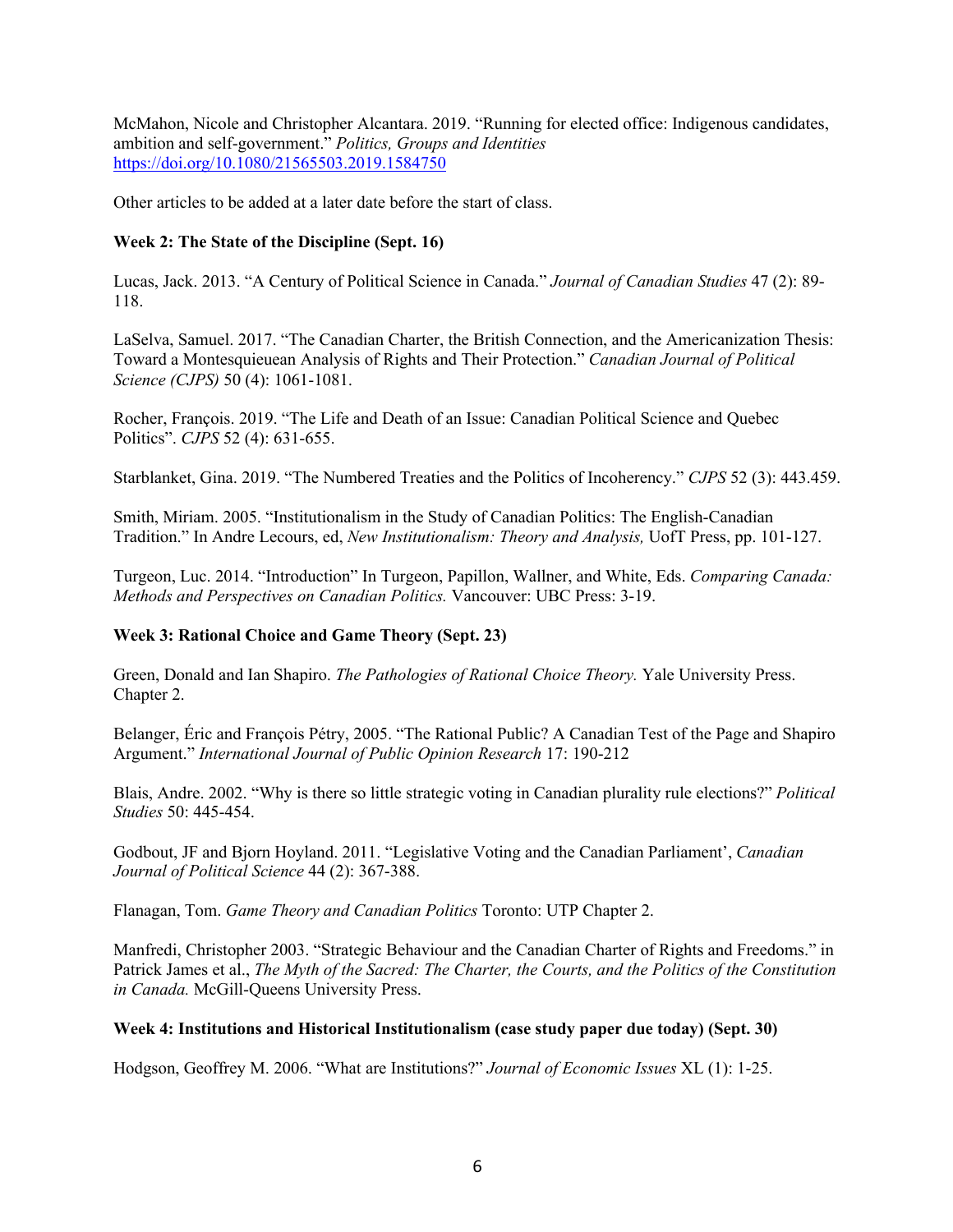Fioretos, Orfeo and Tulia G. Falleti and Adam Shingate. 2016. "Historical Institutionalism in Political Science." *Oxford Handbook of Historical Institutionalism* Oxford University Press. DOI: 10.1093/oxfordhb/9780199662814.013.1

Broschek, Jorg. 2012. "Historical Institutionalism and the Varieties of Federalism in Germany and Canada." *Publius: Journal of Federalism* 42 (4): 662-687.

Conteh, Charles and Diana Panter. 2017. "Path-Dependence and the Challenges of Institutional Adaptability: The Case of the Niagara Region in Canada." *Canadian Journal of Political Science* 50 (4): 983-1004.

Christensen, Benjamin. 2020. "Ontario Pension Policy Making and the Politics of CPP Reform, 1963– 2016." *CJPS* 53 (1): 1-18.

Maioni, Antonia. 1997. Parting at the crossroads: The development of health insurance in Canada and the United States, 1940-1965. *Comparative Politics*, 29 (4): 411-431.

## **Week 5: Discursive Institutionalism (Oct. 7)**

Schmidt, Vivian. 2008. "Discursive Institutionalism: The Explanatory Power of Ideas and Discourse." *Annual Review of Political Science* 11: 303-326.

Alcantara, Christopher. 2013. "Ideas, Executive Federalism and Institutional Change: Explaining Territorial Inclusion in Canadian First Ministers' Conferences." *Canadian Journal of Political Science.* 46 (1): 27-48.

Bradford, Neil. 2016. "Ideas and Collaborative Governance: A Discursive Localism Approach." *Urban Affairs Review* 52 (5): 659-684.

Morden, Michael. 2016. "Theorizing the resilience of the Indian Act." *Canadian Public Administration* 59 (1): 113-133.

Bhatia, Vandna and William Coleman. 2003. "Ideas and Discourse: Reform and Resistance in the Canadian and German Health Systems." *Canadian Journal of Political Science* 36 (4): 715-739.

#### **Week 6: Sociological Institutionalism (Oct. 14)**

Mackay, Fiona and Surya Monro and Georgina Waylen. 2009. "The Feminist Potential of Sociological Institutionalism." *Gender and Politics* Vol. 5 No. 2: 253-262.

Basta, Karlo. 2020. "Performing Canadian State Nationalism through Federal Symmetry." *Nationalism and Ethnic Politics* 26 (1): 66-84.

Collier, Cheryl and Tracey Raney. 2018. "Canada's Member-to-Member Code of Conduct on Sexual Harassment in the House of Commons: Progress or Regress?" *Canadian Journal of Political Science* 51 (4): 795-815.

Wiseman, Nelson. 2007. *In Search of Canadian Political Culture.* Vancouver: UBC Press, Chapters 1.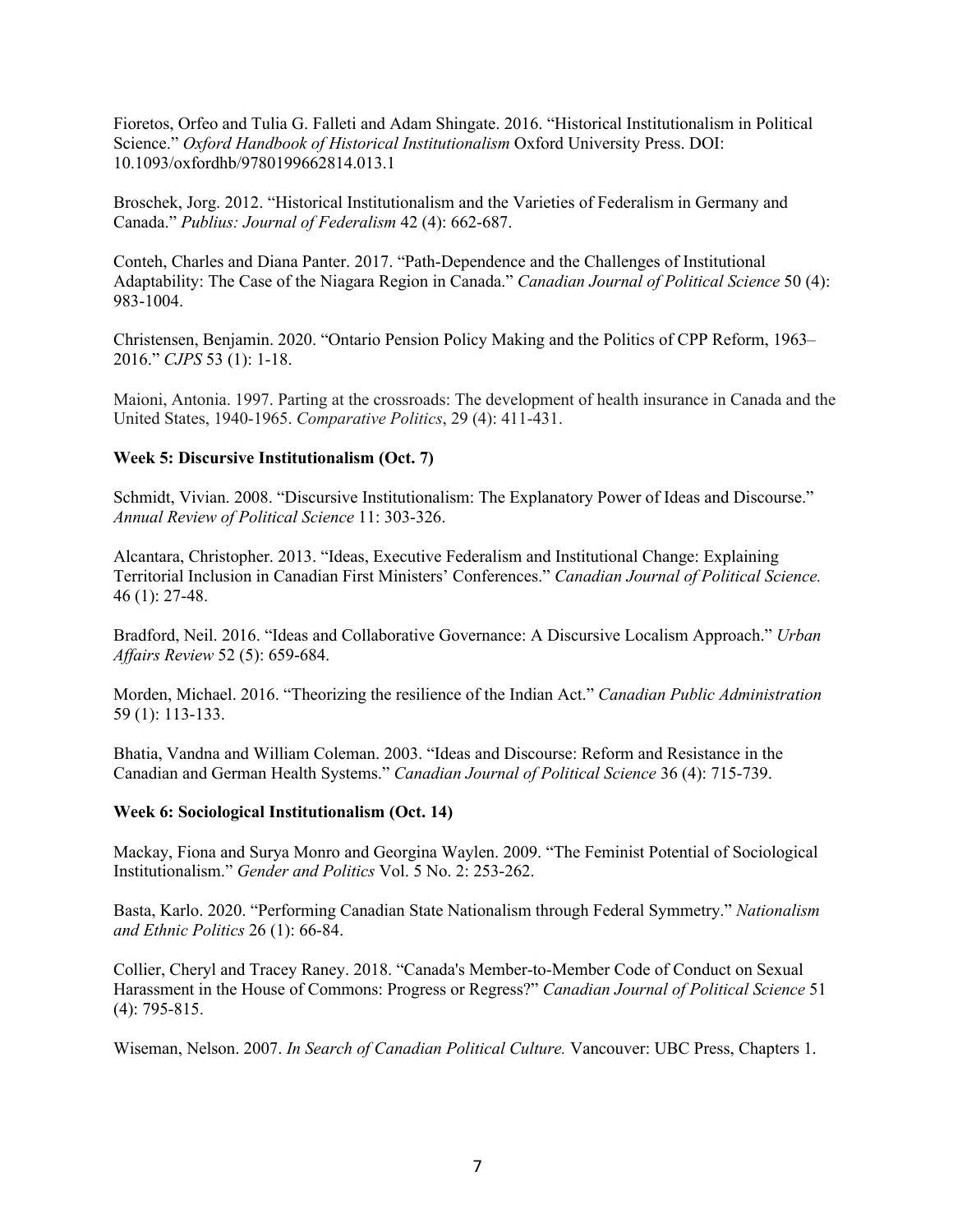McGrane, David and Loleen Berdahl. 2019. "Reconceptualizing Canadian Federal Political Culture: Examining Differences between Quebec and the Rest of Canada." *Publius: Journal of Federalism* https://doi.org/10.1093/publius/pjz010

Wesley, Jared. 2011. "Staking the Progressive Centre: An Ideational Analysis of Manitoba Party Politics." *Journal of Canadian Studies* 45 (1): 143-177.

# **Week 7: Regionalism (Oct. 21)**

Cochrane, Christopher and Andrea Perrella. 2012. "Regions, Regionalism and Regional Differences in Canada: Mapping Economic Opinions." *CJPS* 27: 829-854.

Rocher, Francois. 2002. "The Evolving Parameters of Quebec Nationalism." *International Journal on Multicultural Societies* 4 (1): 1-21.

Blanchet, Alexandre and Mike Medeiros. 2019. "The secessionist spectre: the influence of authoritarianism, nativism and populism on support for Quebec independence." *Nations and Nationalism*  25 (3): 803-821.

Diepeeven, Benjamin. 2018. "The Atlantic Challenge: How Political Science Understands Canada's Smallest Region." *American Review of Canadian Studies* 48 (4): 353-370.

Henderson, Ailsa. 2004. "Regional Political Cultures in Canada". *CJPS* 37 (3): 595–615.

Davidson, Adrienne et al. 2017. "Advancing the study of political cleavages through experimentation: Revisiting regionalism and redistributive preferences in Canada." *Regional & Federal Studies* 27 (2): 103-125.

## **Week 8: Canadian Political Economy (Oct. 28)**

Mahon, Rianne. 1993. "The New Canadian Political Economy Revisited: Production, Space, Identity," In R. Mahon, et al., eds., *Production, Space, Identity: Political Economy Faces the 21st Century*. Toronto: Canadian Scholars' Press, pp. 1-21.

Pilon, Dennis. 2006. "Explaining Voting System Reform in Canada: 1874 to 1960," *Journal of Canadian Studies*, 40 (3): 135-61.

Pilon, Dennis. 2017. "The Contested Origins of Canadian Democracy." *Studies in Political Economy* 98 (2): 1-19.

McBride, Stephen. 2003. "Quiet Constitutionalism in Canada: The International Political Economy of Domestic Institutional Change." *CJPS* 36:2, pp. 251-274.

Helleiner, Eric. 2019. "Conservative Economic Nationalism and the National Policy: Rae, Buchanan and Early Canadian Protectionist Thought." *CJPS* 52 (3): 521-538

## **Week 9: FALL READING WEEK - NO CLASS (Nov. 4)**

**Week 10: "Old" Identities (Nov. 11) (Analysis of Theory paper due)**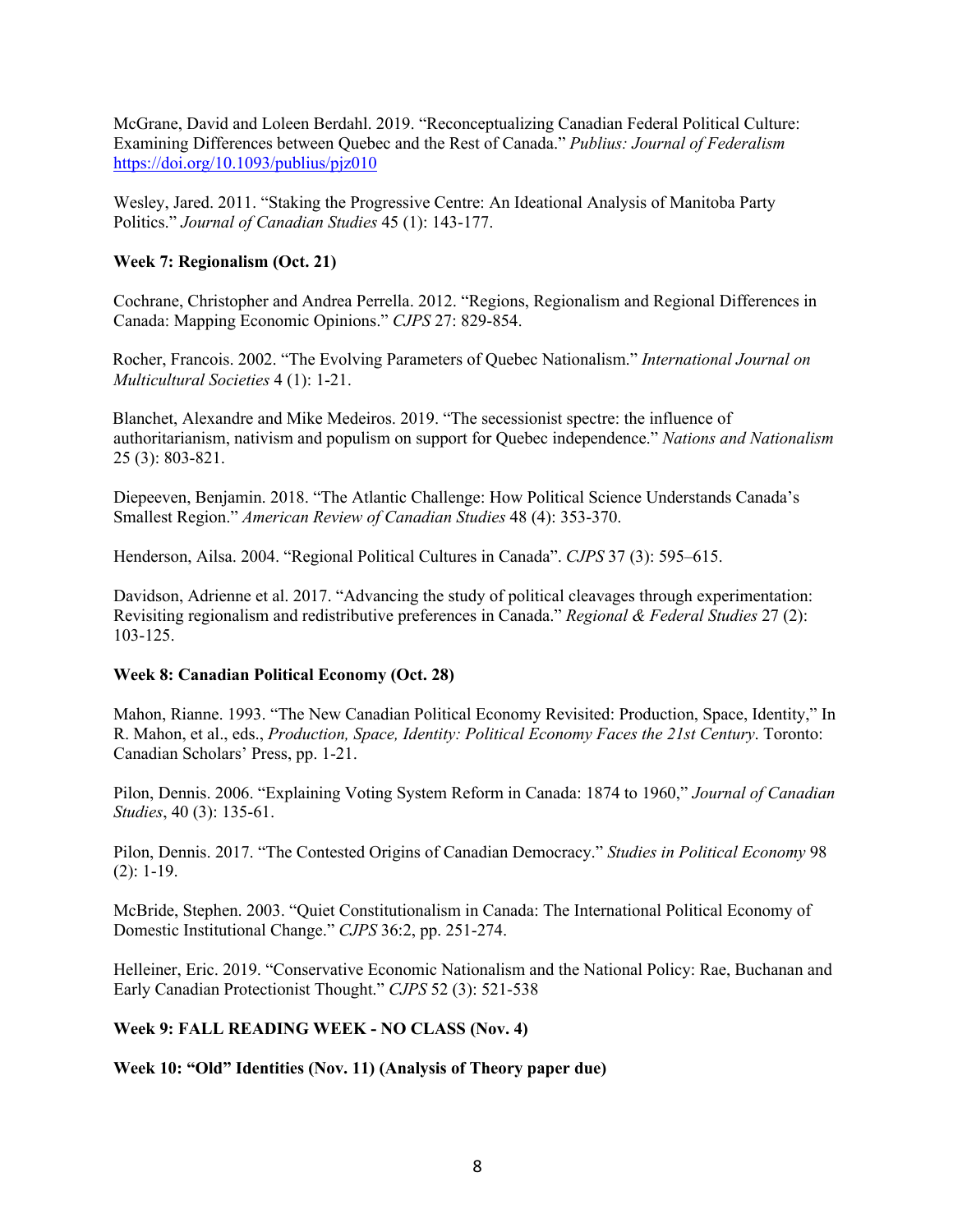Cochrane, Christopher. 2010. "Left/Right Ideology and Canadian Politics." *Canadian Journal of Political Science* 43 (3): 583-605.

Stewart, Marianne and Harold Clarke. 1998. "The Dynamics of Party Identification in Federal Systems: The Canadian Case." *American Journal of Political Science* 42 (1): 97-116.

Bittner, Amanda and Elizabeth Goodyear-Grant. 2017. "Sex isn't Gender: Reforming Concepts and Measurements in the Study of Public Opinion." *Political Behavior* 39: 1019-1041.

Goodyear-Grant, Elizabeth and Julie Croskill. 2011. "Gender Affinity Effects in Vote Choice in Westminster Systems: Assessing "Flexible" Voters in Canada." *Politics & Gender* 7 (2): 223-250.

Tolley, Erin. 2011. "Do Women "Do Better" in Municipal Politics? Electoral Representation across Three Levels of Government." *CJPS* 44 (3): 573-594.

## **Week 11: "New" Identities (Nov. 18)**

Nath, Nisha, Ethel Tungohan and Megan Gaucher. 2018. "The Future of Canadian Political Science: Boundary Transgressions, Gender and Anti-Oppression Frameworks." *CJPS*. https://doi.org/10.1017/S0008423918000197

Sabin, Jerald. 2014. "Contested Colonialism: Responsible Government and Political Development in Yukon." *Canadian Journal of Political Science* 47 (2): 375-396.

McCrossan, Michael and Kiera Ladner. 2016. "Eliminating Indigenous Jurisdictions: Federalism, The Supreme Court of Canada, and Territorial Rationalities of Power." *Canadian Journal of Political Science* 49 (3): 411-431.

Cole, Peter. 2002. "Aboriginalizing Methodology: Considering the Canoe." *Qualitative Studies in Education* 15: 447-459.

Dubois, Janique and Kelly Saunders. 2013. "Just Do It! Carving Out a Space for the Metis in Canadian Federalism." *Canadian Journal of Political Science* 46 (1): 187-214.

#### **Week 12: Canadian Democracy (Nov. 25)**

Cross, William. Ed. 2010. *Auditing Canadian Democracy.* Vancouver: UBC Press. Chapters 1, 3-8.

Hogg, Peter H. and Allison Bushell. 1997. "The *Charter* Dialogue Between Courts and Legislatures (Or Perhaps the *Charter Of Rights* Isn't Such a Bad Thing). *Osgoode Hall Law Journal* 35: 75-105.

Kelly, James, B. 2001. "Reconciling Rights and Federalism during Review of the Charter of Rights and Freedoms: The Supreme Court of Canada and the Centralization thesis, 1982 to 1999." *Canadian Journal of Political Science* 34 (2): 325-55.

#### **Week 13: Conclusions (Final Reflection Essay and Presentation Due) (Dec. 2)**

McMahon, Nicole**,** Christopher Alcantara and Laura Stephenson. 2020. "The Qualifying Field Exam: What Is It Good For?" *PS: Political Science & Politics* 53 (1): 94-99.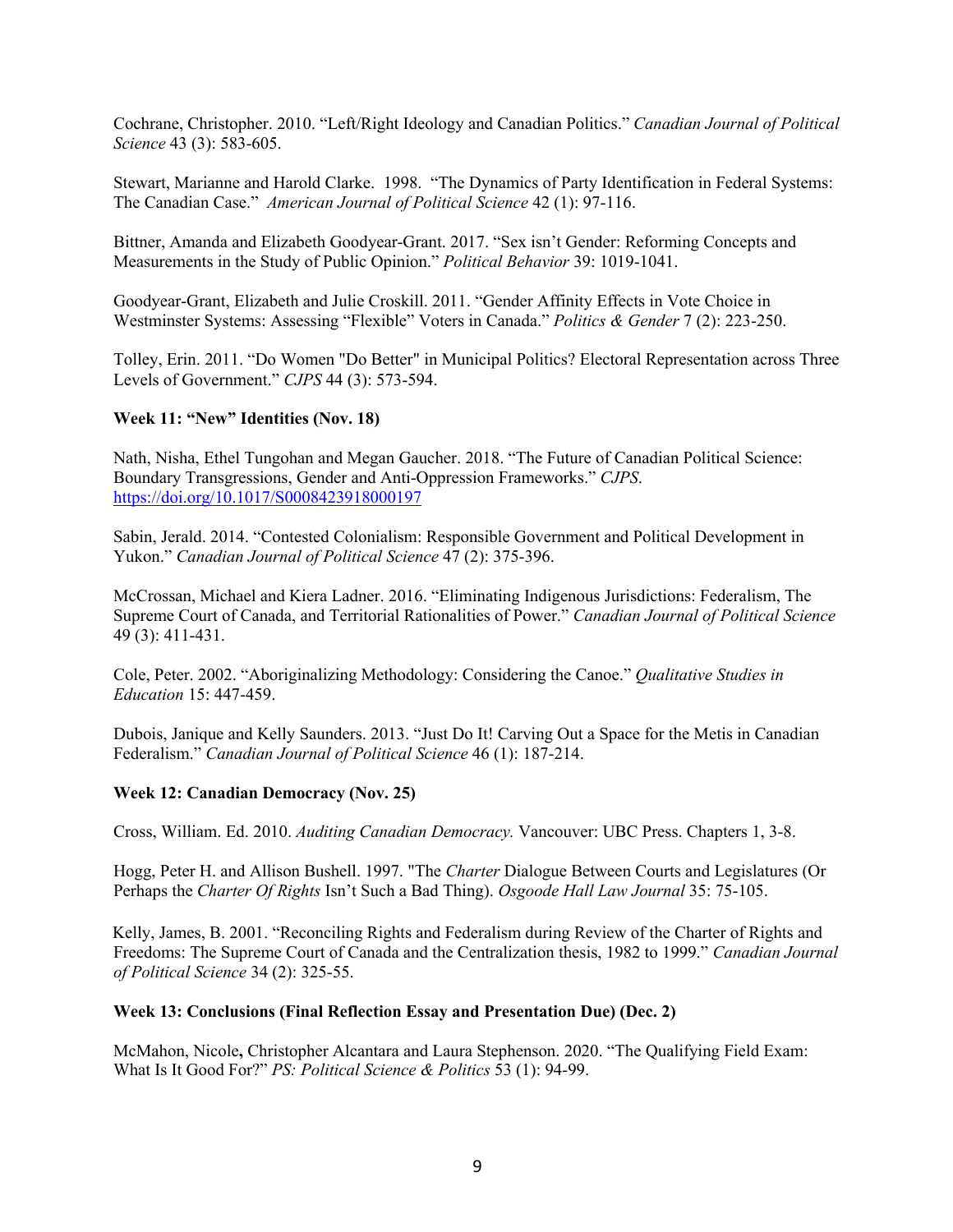## **Due dates and Non-medical and medical accommodation**

Assignments must be submitted on the dates specified above by the beginning of class. **Failure to turn in an assignment on time will result in a penalty of FIVE percentage points for each day or partial day it is late.** Only papers accompanied by a doctor's note (stating that the illness occurred before the due date) or proper documentation in the case of family emergencies will be exempt from late penalties. Please speak to the instructor to arrange for an extension BEFORE the due date. If documentation is required for either medical or non-medical academic accommodation, then such documentation must be submitted directly to the appropriate Faculty Dean`s office and not to the instructor. Only the Dean`s office can determine if accommodation is warranted. Further information is found in the Policy on Accommodation for Medical Illness (https://studentservices.uwo.ca/secure/index.cfm).

**Essays MUST be submitted online to the appropriate assignment folder in OWL**. Students are also responsible for ensuring that their paper has successfully been submitted to the appropriate assignment folder on OWL. Please be aware that internet servers tend to slow down near the deadlines as dozens of students try to submit their papers at the same time so submit early. No extensions will be granted on the basis of technological failures or unexpected slowdowns with the OWL server.

Under no circumstances should assignments be physically handed in, emailed, or slipped under any door. Students should always keep a copy of any work that is handed in, at least until it is graded and returned. Students should also keep all rough and draft work.

#### **Statement on Contact**

If you have questions or concerns, or wish to meet with me in person, you can contact me via email, campus phone, or by attending posted office hours. Please expect at least a 24 hours delay in getting responses to emails, though responses may come sooner. Email contact should be for clarification purposes; more in-depth concerns should be addressed in a scheduled meeting or in office hours

# **Only emails sent from a valid UWO email address will be read.**

Phone contact can only be made during posted office hours; the phone message systems will not be monitored. Alternative appointment times may be arranged if the office hours are not accessible.

The most preferred form of contact is in person. I am more than happy to meet with students during posted office hours or by mutually convenient appointment.

#### **Statement on Use of Electronic Devices**

Laptops, iPads, smartphones and related devices are amazing tools, with remarkable capabilities. Among other things, they allow us to download PowerPoint slides, maintain a portable work station, keep neatly typed lecture notes, and stay in touch with friends through social networking sites, texting, and instant messaging. Because activities that provide entertainment for an individual (e.g., movie trailers, party photos, status updates) often prove distracting for others, there is a need to follow basic rules of electronic etiquette in a classroom setting. Whether you are sitting with friends or by yourself, please consider the impact of your electronic activities on those who are attempting to listen to lectures, watch class films, and participate in discussions. **All students are expected to comply with a simple principle: if it might distract someone sitting beside you or near you, don't do it.**

#### **Statement on Academic Offences**

Scholastic offences are taken seriously and students are directed to read the appropriate policy, specifically, the definition of what constitutes a Scholastic Offence, at the following Web site: http://www.uwo.ca/univsec/handbook/appeals/scholastic\_discipline\_undergrad.pdf .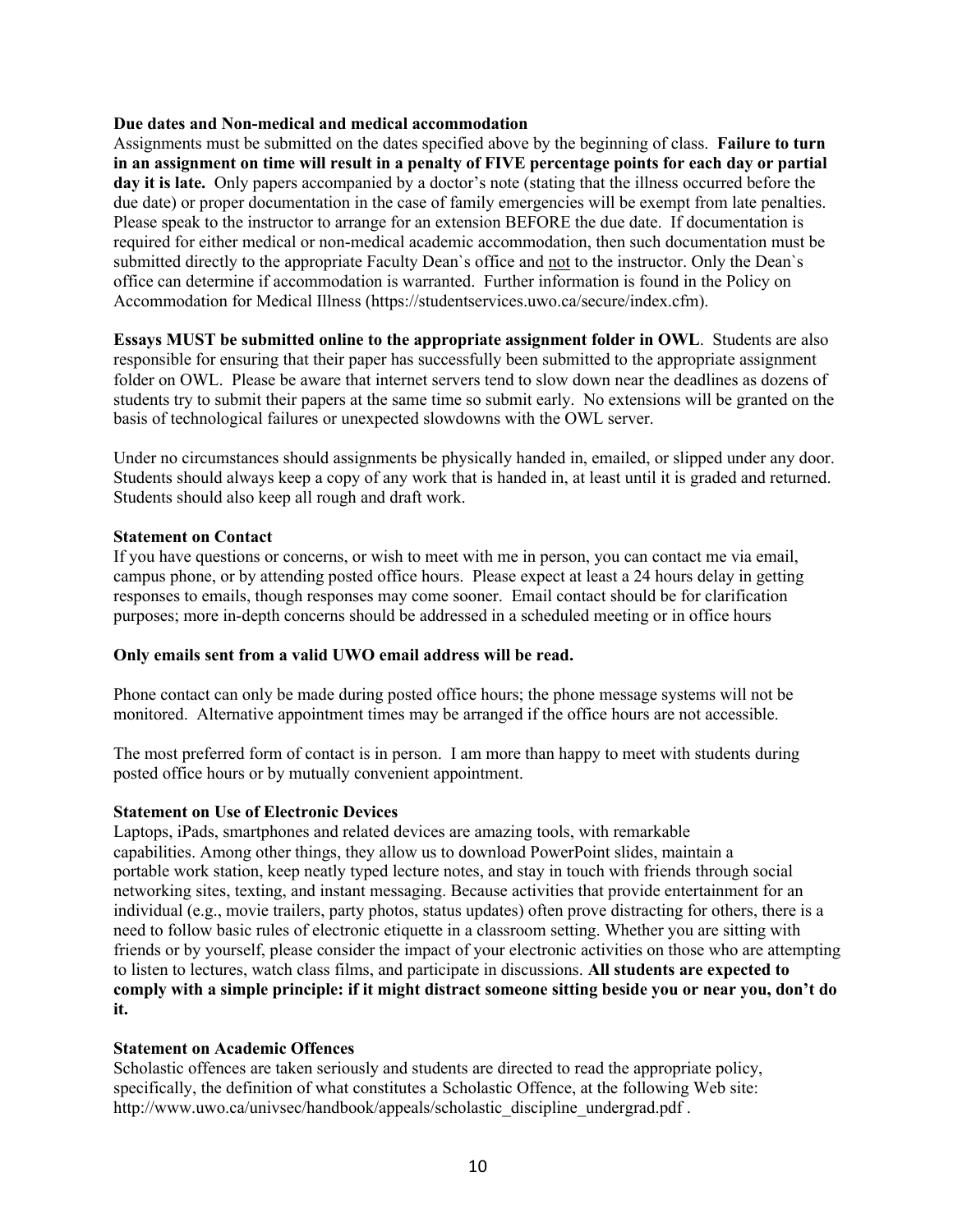#### **Statement on Turnitin:**

"All required papers may be subject to submission for textual similarity review to the commercial plagiarism detection software under license to the University for the detection of plagiarism. All papers submitted for such checking will be included as source documents in the reference database for the purpose of detecting plagiarism of papers subsequently submitted to the system. Use of the service is subject to the licensing agreement, currently between The University of Western Ontario and Turnitin.com ( http://www.turnitin.com )."

Students may NOT use the DRAFT option from any other course and doing so will result in a 0 on the paper.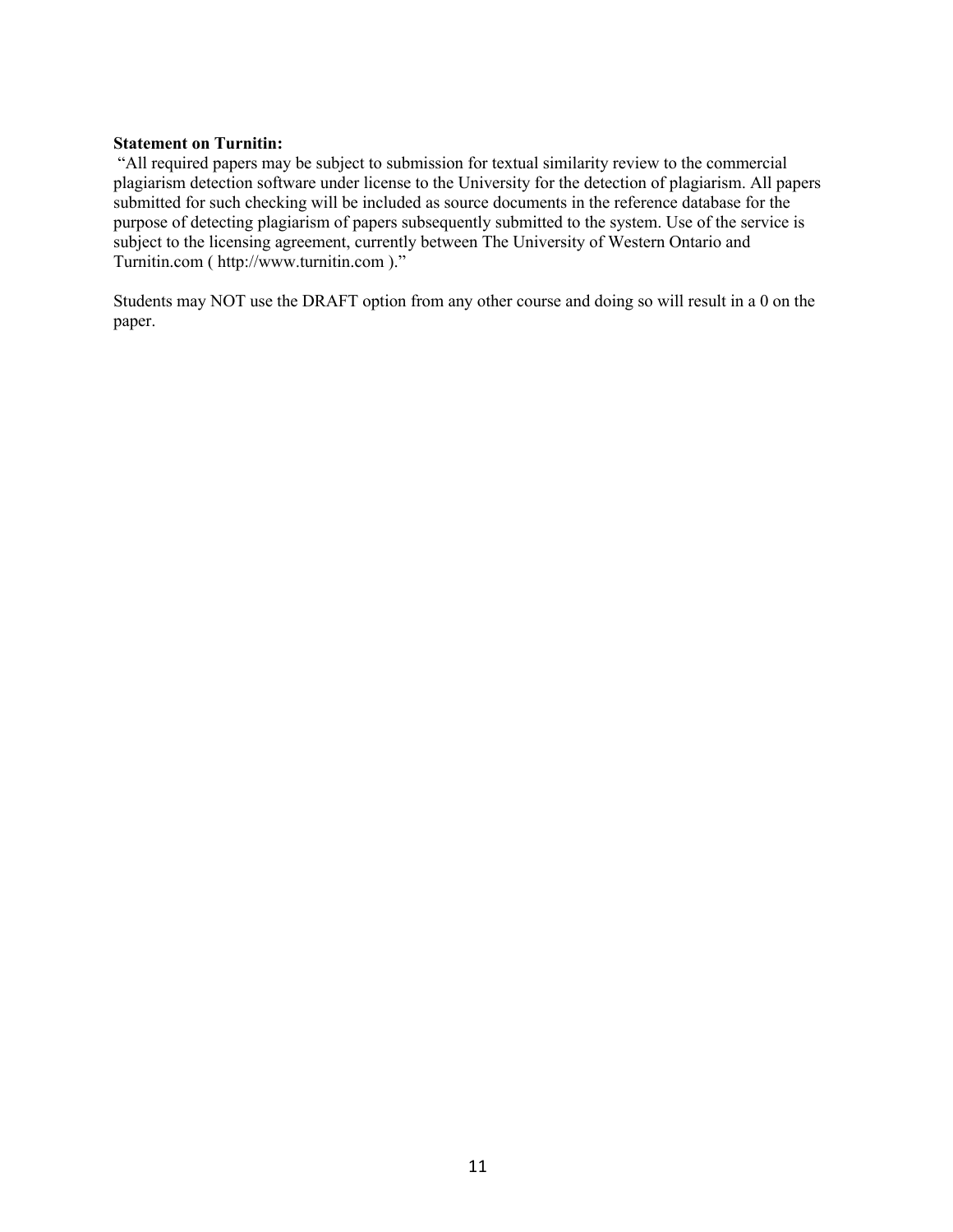# **APPENDIX TO COURSE OUTLINES DEPARTMENT OF POLITICAL SCIENCE**

#### **Prerequisite checking - the student's responsibility**

"Unless you have either the requisites for this course or written special permission from your Dean to enroll in it, you may be removed from this course and it will be deleted from your record. This decision may not be appealed. You will receive no adjustment to your fees in the event that you are dropped from a course for failing to have the necessary prerequisites."

## **Security and Confidentiality of Student Work** (refer to current Western Academic Calendar

(http://www.westerncalendar.uwo.ca/)

"Submitting or Returning Student Assignments, Tests and Exams - All student assignments, tests and exams will be handled in a secure and confidential manner. Particularly in this respect, leaving student work unattended in public areas for pickup is not permitted."

#### **Duplication of work**

Students who submit similar assignments on closely related topics in two different courses must obtain the consent of both instructors prior to the submission of the assignment. If prior approval is not obtained, each instructor reserves the right not to accept the assignment.

#### **Grade adjustments**

In order to ensure that comparable standards are applied in political science courses, the Department may require instructors to adjust final marks to conform to Departmental guidelines.

#### **Academic Offences**

Scholastic offences are taken seriously and students are directed to read the appropriate policy, specifically, the definition of what constitutes a Scholastic Offence, at the following Web site: http://www.uwo.ca/univsec/handbook/appeals/scholastic\_discipline\_grad.pdf

## **Submission of Course Requirements**

ESSAYS, ASSIGNMENTS, TAKE-HOME EXAMS MUST BE SUBMITTED ACCORDING TO PROCEDURES SPECIFIED BY YOUR INSTRUCTOR (I.E., IN CLASS, DURING OFFICE HOURS, TA'S OFFICE HOURS) OR UNDER THE INSTRUCTOR'S OFFICE DOOR.

# **THE MAIN OFFICE DOES NOT DATE-STAMP OR ACCEPT ANY OF THE ABOVE.**

Note: Information excerpted and quoted above are Senate regulations from the Handbook of Scholarship and Academic Policy. http://www.uwo.ca/univsec/handbook/

Students registered in Social Science should refer to http://counselling.ssc.uwo.ca/ http://counselling.ssc.uwo.ca/procedures/havingproblems.asp for information on Medical Policy, Term Tests, Final Examinations, Late Assignments, Short Absences, Extended Absences, Documentation and other Academic Concerns. Non-Social Science students should refer to their home faculty's academic counselling office.

## **Plagiarism**

"Plagiarism: Students must write their essays and assignments in their own words. Whenever students take an idea, or a passage from another author, they must acknowledge their debt both by using quotation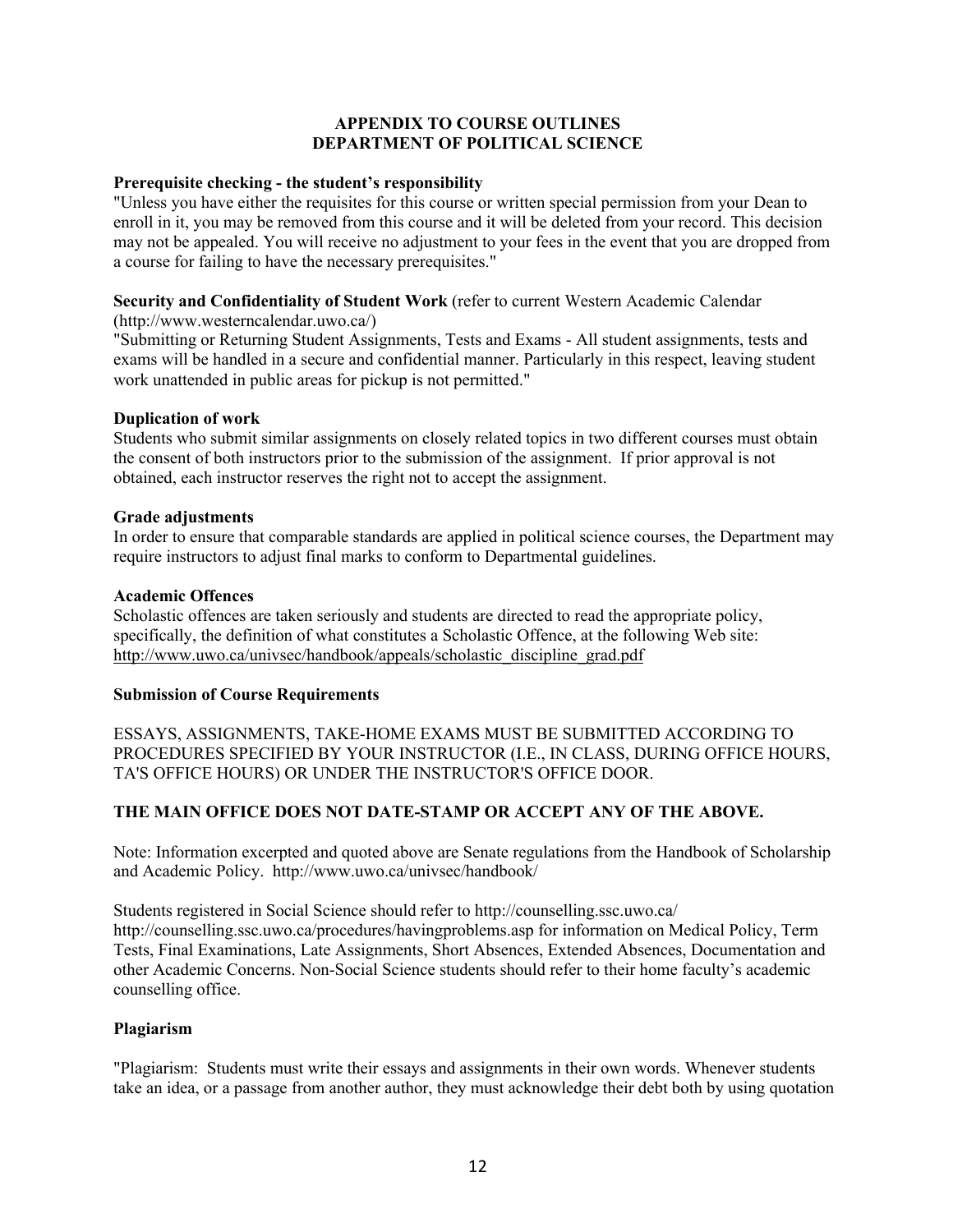marks where appropriate and by proper referencing such as footnotes or citations. Plagiarism is a major academic offence." (see Scholastic Offence Policy in the Western Academic Calendar).

**Plagiarism Checking:** "All required papers may be subject to submission for textual similarity review to the commercial plagiarism detection software under license to the University for the detection of plagiarism. All papers submitted for such checking will be included as source documents in the reference database for the purpose of detecting plagiarism of papers subsequently submitted to the system. Use of the service is subject to the licensing agreement, currently between The University of Western Ontario and Turnitin.com ( http://www.turnitin.com )."

**Multiple-choice tests/exams:** "Computer-marked multiple-choice tests and/or exams may be subject to submission for similarity review by software that will check for unusual coincidences in answer patterns that may indicate cheating."

Note: Information excerpted and quoted above are Senate regulations from the Handbook of Scholarship and Academic Policy. http://www.uwo.ca/univsec/handbook/

#### **PLAGIARISM\***

In writing scholarly papers, you must keep firmly in mind the need to avoid plagiarism. Plagiarism is the unacknowledged borrowing of another writer's words or ideas. Different forms of writing require different types of acknowledgement. The following rules pertain to the acknowledgements necessary in academic papers.

#### **A. In using another writer's words, you must both place the words in quotation marks and acknowledge that the words are those of another writer.**

You are plagiarizing if you use a sequence of words, a sentence or a paragraph taken from other writers without acknowledging them to be theirs. Acknowledgement is indicated either by (1) mentioning the author and work from which the words are borrowed in the text of your paper; or by (2) placing a footnote number at the end of the quotation in your text, and including a correspondingly numbered footnote at the bottom of the page (or in a separate reference section at the end of your essay). This footnote should indicate author, title of the work, place and date of publication, and page number.

Method (2) given above is usually preferable for academic essays because it provides the reader with more information about your sources and leaves your text uncluttered with parenthetical and tangential references. In either case words taken from another author must be enclosed in quotation marks or set off from your text by single spacing and indentation in such a way that they cannot be mistaken for your own words. Note that you cannot avoid indicating quotation simply by changing a word or phrase in a sentence or paragraph which is not your own.

#### **B. In adopting other writers' ideas, you must acknowledge that they are theirs.**

You are plagiarizing if you adopt, summarize, or paraphrase other writers' trains of argument, ideas or sequences of ideas without acknowledging their authorship according to the method of acknowledgement given in 'A' above. Since the words are your own, they need not be enclosed in quotation marks. Be certain, however, that the words you use are entirely your own; where you must use words or phrases from your source, these should be enclosed in quotation marks, as in 'A' above.

Clearly, it is possible for you to formulate arguments or ideas independently of another writer who has expounded the same ideas, and whom you have not read. Where you got your ideas is the